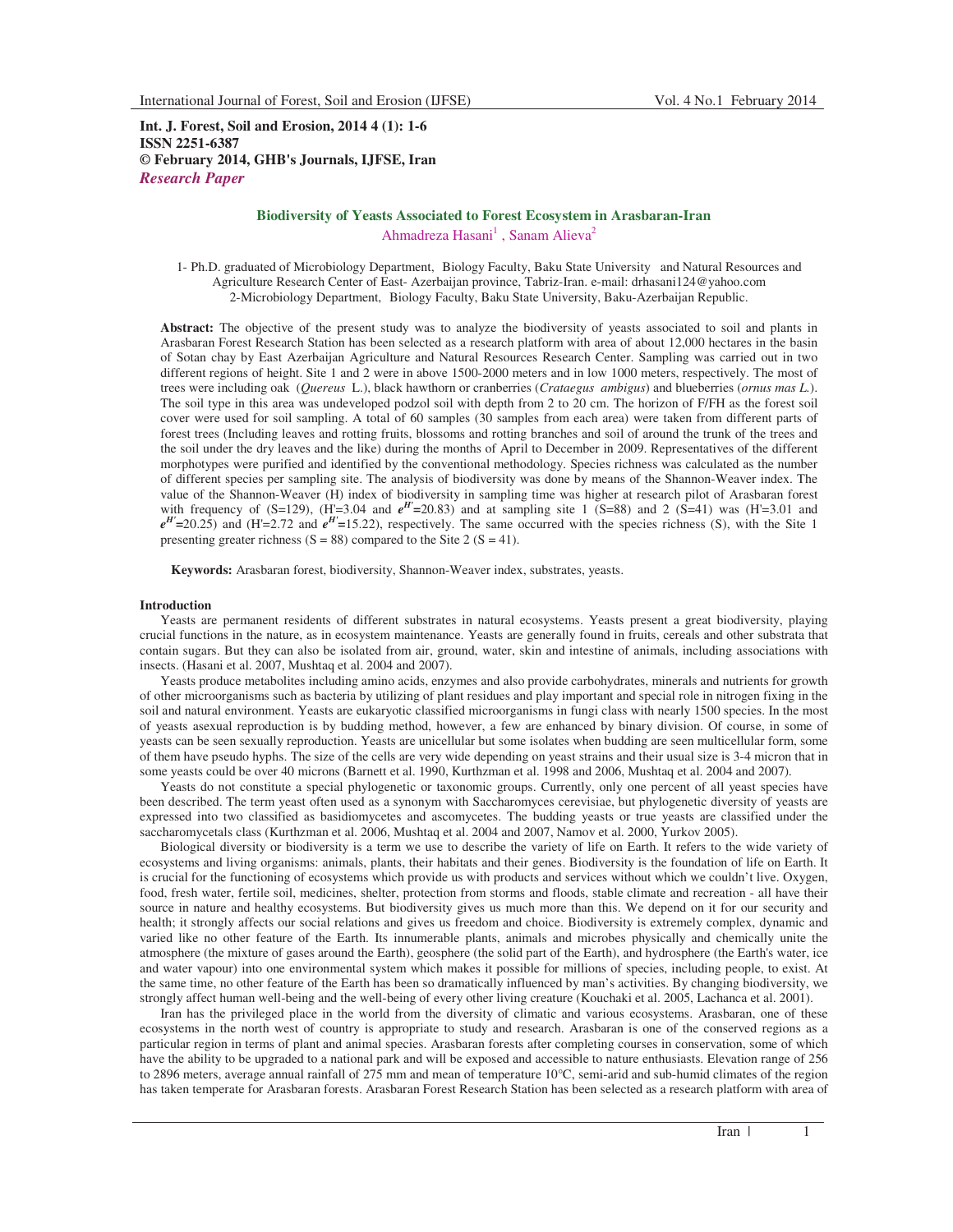about 12,000 hectares in the basin of *Sotan chay* by East Azerbaijan Agriculture and Natural Resources Research Center (Anonymous 1994).

Yeasts distribution, location and change patterns for ecological conditions should be explored during the seasons of year to assess the role of them in various ecosystems.

For this reason, the preliminary research to evaluate the texture of yeast mycoflora for Arasbaran forest and rangeland carried out in the northern part of the pilot area, close to Aras River at Forest Research Station in enveloped of East-Azerbaijan Agricultural and Natural Resources Research Center.

### **Materials and Methods**

### **Sampling and isolation of yeasts**

Sampling was carried out in two different regions of height with considering the variety of ecological factors such as habitat diversity and richness of flora and fauna and different forming and types on plant cover in forests and rangelands structures at 400-2200 meters height above sea level. Site 1 and 2 were in above 1500-2000 meters and in low 1000 meters, respectively.

In this study, yeast mycoflora was identified in soil, forest plant cover, forest and rangeland plants surface.

In one experimental area, the plant cover was differed from other areas and mainly it was consists of tree herbs. There was almost bush plants and the forage cover was poor and non-dense.

The most of trees were including oak (*Quereus* L.), black hawthorn or cranberries (*Crataegus ambigus*) and blueberries (*ornus mas L.*). The soil type in this area was undeveloped podzol soil with depth from 2 to 20 cm. The horizon of F/FH as the forest soil cover were used for soil sampling (Baybordi 1994, Glushakova 2004, Hasani 2007, Kouchaki et al 2005).

In two experimental area (site 2), was similar to vegetation cover in one experimental area/site 1. Non-dense bushes of raspberries (Rubus L.), shrubs of black hawthorn (Crataegus L.) including Cranberry or black hawthorn (Crataegus ambigus) and red hawthorn (Crataegus meyer) were comprising for most of plants in the area of the pilot. The soil slices was prepared from podzol soil or humus, thickness of humus layer was 3 to 10 cm. In one experimental area carried out one sample from the sap of trees trunk and two samples from the nest of ants at both of experimental area.

A total of 60 samples (30 samples from each area) were taken from different parts of forest trees (Including leaves and rotting fruits, blossoms and rotting branches and soil of around the trunk of the trees and the soil under the dry leaves and the like) during the months of April to December in 2009.

### **Yeasts identification**

For isolation of yeasts in the samples, 5 g of each sample in 50 ml of malt extract broth (MEB) containing 0.1 g chloramphenicol were inoculated and incubated at 25°C for 24 h in the shaker incubator with 180 rpm. After incubation the yeasts isolates were studied by using light microscopy (Babyeva et al. 2000 and 2002, Barnett et al. 1990, Kurthzman et al. 2006, Mushtaq et al. 2004 and 2007, Yurkov 2005).

The isolates were phenotypically characterized by means of macro/micro-morphological and physiological features, as fermentation of glucose, maltose and sucrose; assimilation of the following carbon sources: D-Glucose, D-Galactose, D-Ribose, D-Xylose, L-Arabinose, D-Arabinose, L-Rhamnose, Sucrose, Maltose, Trealose, Cellobiose, Salicin, Melibiose, Lactose,Raffinose, Inulin, Starch, Glycerol, Erythritol, Ribitol, D-Glucitol, D-Mannitol, myo-Inositol, Lactate, Citrate,Tween 20, N-acetylglucosamine; assimilation of the following nitrogen sources: Nitrate, Nitrite, Ethylamine, Lysine, Creatine and Creatinine; starch formation; urea hydrolysis; Diazonium Blue B reaction; growth at 40 and 50°C and 50% D-Glucose, 10% NaCl/16% NaCl and in different temperatures. Identification was performed according to Barnett et al. (2000) and Kurthzman et al. (1998) identification keys reference book.

The used culture media for yeast identification:

1.MEPA Yeast Morphology Agar (YMA) Saboraud dextrose agar or SDA: contains all essential nutrients and required vitamins for yeast culture also a source of carbohydrate.

2.Yeast Carbon Base: contains all essential nutrients and required vitamins for yeast culture, except of the nitrogen source.

3.Yeast Nitrogen Base: contains all the essential vitamins and inorganic salts for yeast culture, except of the source of carbohydrate.

4.Yeast nitrogen base culture medium without amino acids (YNB w / o Amino Acids): contains all essential nutrients and vitamins needed for yeast culture, except of histidine, methionine, tryptophan and carbohydrate source.

5.Yeast nitrogen base culture medium without amino acids and ammonium sulfate (YNB w / o Amino Acids and Ammonium Sulfate): contains all essential nutrients and vitamins needed for the yeast culture. except of amino acids, nitrogen and carbohydrate.

6.Carbon Assimilation Tests: Liquid media for the yeast (sugar or carbohydrate) assimilation tests.

7.Nitogen Assimilation Tests: Liquid media for the yeast (amino acids) assimilation tests.

#### **Analysis of biodiversity**

Species richness was calculated as the number of different species per sampling site. The analysis of yeast biodiversity was done by means of the Shannon-Weaver index (1963).

## $H' = -\sum pi \ln (pi)$

**H'** = The Shannon-Weaver Diversity Index

**pi** = The relative abundance of each group of organisms

But remember that the Shannon-Wiener index is usually expressed as  $e^{H'}$ , the natural logarithm of  $e = 2.718$ .

The Shannon index, also known as the Shannon-Weaver Index and sometimes referred to as the Shannon-Wiener Index, is one of several diversity indices used to measure diversity in categorical data. It is simply the Information entropy of the distribution, treating species as symbols and their relative population sizes as the probability (Table 2).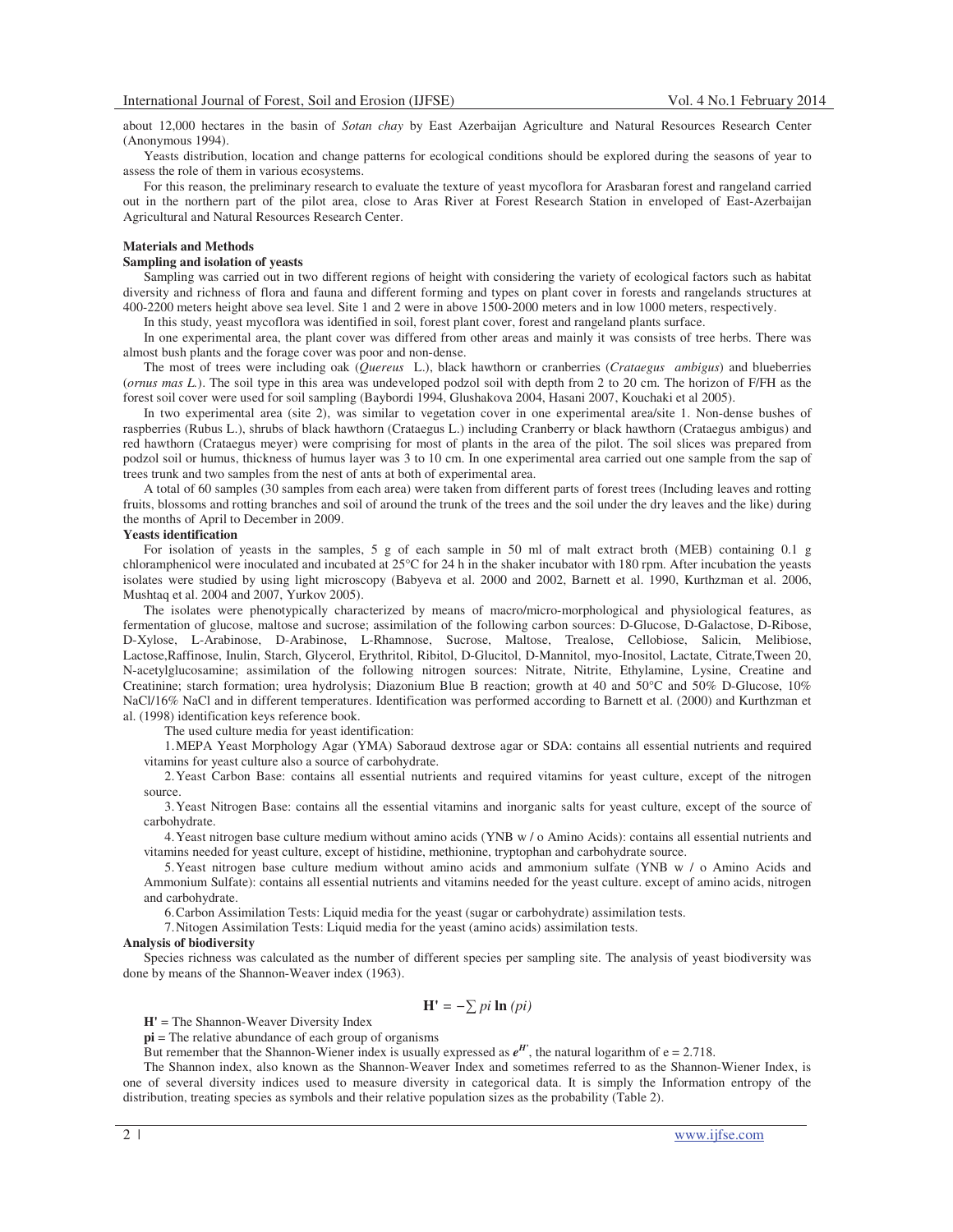This article treats its use in the measurement of biodiversity. The advantage of this index is that it takes into account the number of species and the evenness of the species. The index is increased either by having additional unique species, or by having a greater species evenness.

### **Results and Discussion**

The achieved results revealed that the number of yeasts vary quite obviously in the forest soils and plants depending on the season. Typically, the amount of yeasts in the pilot areas of forest soil (layer F) was higher than the A1 layer of soil and so the abundance of yeasts was higher.

In one third of investigated podzol soil samples for A1 and A2 horizons associated with blueberries, dependence of isolated yeasts did not follow from a specific rule on the seasons.

A total of 129 yeast isolates, about 33 genera and species of yeasts have been identified and their emissions were recorded on different substrates. 129 yeast strains were identified in about 16 species, at least 37 (27.67%) with ascomycetic affinity and 92 (71.32%) basidiomycetes associated to both sites (Table 1).

The genera more commonly found were *Candida* and *Aureobasidium pullulans* within the ascomycetous group and *Cryptococcus*, *Rhodotorula* and *Sporobolomyces* within the basidiomycetes. The predominant species were *Candida curvata* (n=8) among the ascomycetes, and *Sporobolomyces roseus* (n=11), *Cryptococcus* sp. (n=13), *Cryptococcus albidus* (n=14)*, Rhodotorula* sp. (n=17), and *Sporobolomyces roseus* (n=11) among the basidiomycetes. All these species were found in both sampling sites, although with minor differences in the frequencies. *S. roseus* and *C.curvata* were more common in Site 1, while *Cr. Albidus and Rhodotorula* sp. presented a slightly higher frequency in Site 2(Table 1-2).

Non pigment yeasts was dispersed in the soil and Lypomycets had the main position among them, pigment producing yeasts have a wide range spread in the live plants surface. Most of them, *Rhodotorula* (n=17) and *Sporobolomyces* (n=12) yeasts genera with red colony and *Aureobasidium pullulans* (n=6) as a like yeast with dark gray to black colonies were observed. Similar studies by other researchers have also confirmed the findings of the present study (Glushakova et al. 2004 and 2007a-b, Hasani et al. 2007).

Yeast mycoflora are more diverse in forest ecosystems and isolates of *Cryptococcus* spp (n=13) especially *Cr*. *podzolicus* (n=8) are seen greater. *Debaryomyces* (n=6) and *Schwanniomyces* (n=1) genera in riverside grass soils were observed that, the results are almost consistent with the findings of other researchers (Glushakova et al. 2004, 2007a-2007b, Hasani et al. 2007).

Yeast-like with the dark colonies were observed in Rotting organic matter in forest soils and forage crops, such as: *Trichosporon pullulans* (n=3) and *Saccharomyces rosei* (n=2).

In Comparison of yeast mycoflora for different plants surface was observed a significant difference among mycoflora from falling leaves and fresh leaves of oak. Yeast strains were two times greater in forage crops and inside them, *Rhodotorula* and *Sporobolomyces* were predominant.

Aureobasidium pullulans had superiority in the soil cover with oak leaf (layer F) in all year round. *Candida* spp. (n=16) as other strain on trunk and leaves of oak trees and *Candida curvata* (n =1) on forage crops at flowering time were allocated to the high biodiversity. Amount of this yeast along with *Metschnikowia reukaufii* has increased tremendously in summer with flowering forage plants, presence of nectars and some pollinators (Hasani 2007, Maksimova et al. 2004, Mozaffarian 1997).

Yeasts also exist in the air(14) and they belonged to surface yeasts exactly such as *Cryptococcus laurentii* (n=3) and *Sporobolomyces roseus* (n=11). Yeasts are distributed in the air by ballistospore that are seen in yeasts with dark gray colonies(Lachanca et al. 2001, Landell et al. 2006, Maksimova et al. 2004, Nwachukwu et al. 2006).

Certain genus of yeasts such as *Nadsonia* were isolated from the sap of trees trunk and the nests of ants that can be found less in other regions of forest ecosystems. Two species of *Debaryomyces* including *D. cantarelli* and *D. formicarius* are found permanently in the nests of ants, amounts of these yeasts reach to tens of thousands in soil (Lachanca et al. 2001, Mushtaq et al. 2004 and 2007, Nwachukwu et al. 2006).

The species frequency in each sampling site can also be seen in Table 1 and 2. The value of the Shannon-Weaver (H) index of biodiversity in sampling time was higher at research pilot of Arasbaran forest with frequency of  $(S=129)$ ,  $(H=3.04$  and  $e^{H'}=20.9)$ and at sampling site 1 (S=88) and 2 (S=41) was (H'=3.01 and  $e^{H'}=20.3$ ) and (H'=2.72 and  $e^{H'}=15.2$ ), respectively. The same occurred with the species richness (S), with the Site 1 presenting greater richness (S=88) compared to the Site 2 (S=41).

It is observed that the value of biodiversity index for yeast mycoflora at site 1 or the altitude of 1500 meters above with considering high moisture and density of vegetation and substrate variety was higher than other area.

#### **Conclusion**

According to the achieved results in this study and the reported results by other researchers can be concluded that in similar ecosystems from geographically, there are many similarities in the number of isolated yeast species. On the other hands, the differences should be judged and commented depending on special ecological and characteristics of the ecosystem and the type and density of substrates.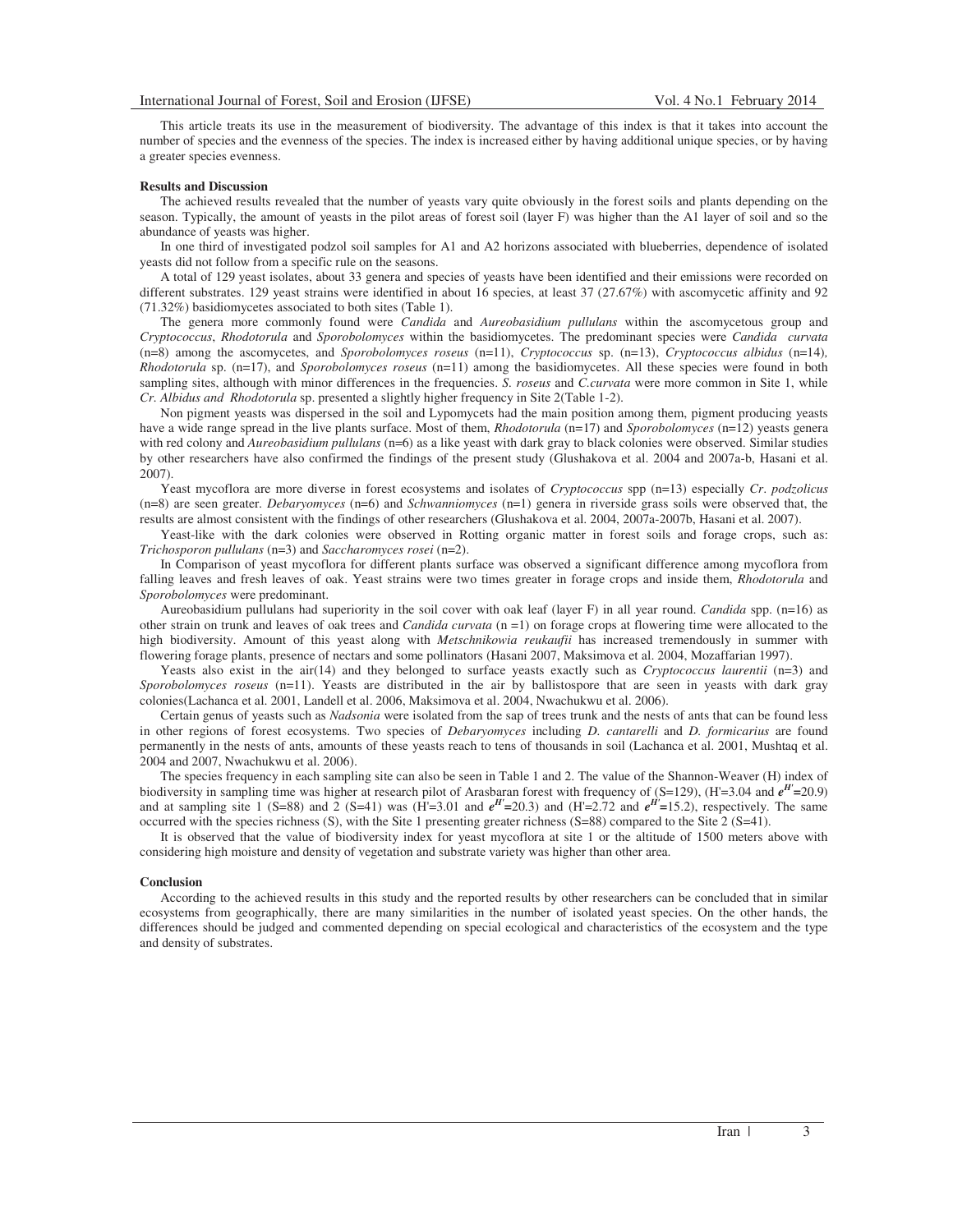|                              | $\frac{1}{2}$<br>Total number of isolates | $01 \text{ me}$<br><b>Sampling</b><br>sites |                  | Soil              |                         | <b>Plants</b>       |                            |                        |                            |                    |                  |                        |                         |
|------------------------------|-------------------------------------------|---------------------------------------------|------------------|-------------------|-------------------------|---------------------|----------------------------|------------------------|----------------------------|--------------------|------------------|------------------------|-------------------------|
| <b>Yeasts</b>                |                                           |                                             |                  |                   |                         |                     |                            |                        |                            |                    |                  |                        |                         |
|                              |                                           | $\mathbf{1}$                                | $\mathbf 2$      | Horizon A1 and A2 | Horizon FH              | (Quereus L.)<br>Oak | Cranberries (Crataegus L.) | Raspberries (Rubus L.) | Blueberries (ornus mas L.) | Forest plant cover | Rangelands       | The sap of trees trunk | the nest of ants        |
|                              | $\mathbf N$                               | 30                                          | 30               | 6                 | 6                       | 9                   | 5                          | 8                      | 8                          | 6                  | 6                | $\overline{2}$         | $\overline{\mathbf{4}}$ |
| Ascomycetes                  |                                           |                                             |                  |                   |                         |                     |                            |                        |                            |                    |                  |                        |                         |
| Aureobasidium pullulans      | 6                                         | 4                                           | $\boldsymbol{2}$ |                   | $\mathbf{1}$            | $\mathbf{1}$        |                            |                        |                            | $\mathbf{1}$       | 1                | $\mathbf{1}$           | $\mathbf{1}$            |
| Candida curvata              | 8                                         | 5                                           | 3                | $\mathbf{1}$      | $\mathbf{1}$            | $\,1$               | $\mathbf{1}$               | $\mathbf{1}$           | $\mathbf{1}$               |                    | $\overline{c}$   |                        |                         |
| Candida spp.                 | 4                                         | 3                                           | $\mathbf{1}$     | $\overline{c}$    |                         |                     |                            |                        |                            | $\mathbf{1}$       | $\mathbf{1}$     |                        |                         |
| Candida humicula             | $\overline{2}$                            | $\boldsymbol{2}$                            | $\bf{0}$         | $\mathbf{1}$      |                         |                     |                            |                        |                            |                    |                  | $\,1$                  |                         |
| Candida scottii              | $\overline{2}$                            | $\boldsymbol{2}$                            | $\bf{0}$         | $\mathbf{1}$      |                         |                     |                            |                        |                            |                    |                  | $\mathbf{1}$           |                         |
| Debaryomyces cantarellii     | $\mathbf{1}$                              | $\mathbf{1}$                                | $\bf{0}$         |                   |                         |                     |                            |                        |                            |                    |                  |                        | 1                       |
| Debaryomyces castellii       | 1                                         | $\bf{0}$                                    | 1                | $\mathbf{1}$      |                         |                     |                            |                        |                            |                    |                  |                        |                         |
| Debaryomyces formicarius     | $\mathbf{1}$                              | $\mathbf{1}$                                | $\bf{0}$         |                   | $\mathbf{1}$            |                     |                            |                        |                            |                    |                  |                        |                         |
| Debaryomyces hansenii        | 3                                         | $\overline{2}$                              | 1                | $\mathfrak{2}$    | $\mathbf{1}$            |                     |                            |                        |                            |                    |                  |                        |                         |
| Lipomyces starkeyi           | $\mathbf{1}$                              | $\bf{0}$                                    | $\mathbf{1}$     | $\mathbf{1}$      |                         |                     |                            |                        |                            |                    |                  |                        |                         |
| Metschnikowia pulcherima     | $\mathbf{1}$                              | $\mathbf{1}$                                | $\bf{0}$         |                   |                         | $\mathbf{1}$        |                            |                        |                            |                    |                  |                        |                         |
| Metschnikowia reukaufii      | $\mathbf{1}$                              | $\mathbf{1}$                                | $\bf{0}$         |                   |                         |                     |                            |                        |                            |                    | $\mathbf{1}$     |                        |                         |
| Pichia bovis                 | $\mathbf{1}$                              | $\mathbf{1}$                                | $\bf{0}$         |                   | $\mathbf{1}$            |                     |                            |                        |                            |                    |                  |                        |                         |
| Pichia spp.                  | $\mathbf{1}$                              | $\mathbf{1}$                                | $\bf{0}$         |                   | $\mathbf{1}$            |                     |                            |                        |                            |                    |                  |                        |                         |
| Saccharomyces rosei          | $\overline{2}$                            | $\mathbf{1}$                                | 1                |                   | $\overline{c}$          |                     |                            |                        |                            |                    |                  |                        |                         |
| Schwanniomyces alluvius      | $\mathbf{1}$                              | $\bf{0}$                                    | 1                | $\mathbf{1}$      |                         |                     |                            |                        |                            |                    |                  |                        |                         |
| Torulopsis ernobii           | $\mathbf{1}$                              | $\mathbf{1}$                                | $\bf{0}$         |                   | $\mathbf{1}$            |                     |                            |                        |                            |                    |                  |                        |                         |
| <b>Basidiomycetes</b>        |                                           |                                             |                  |                   |                         |                     |                            |                        |                            |                    |                  |                        |                         |
| Bullera alba                 | $\overline{2}$                            | $\mathbf 2$                                 | $\bf{0}$         |                   |                         | $\mathbf{1}$        | $\mathbf{1}$               |                        |                            |                    |                  |                        |                         |
| Cryptococcus albidus         | 14                                        | $\boldsymbol{9}$                            | 5                | $\mathfrak{2}$    | 1                       | 3                   | $\,1\,$                    | $\mathfrak{2}$         | 3                          |                    | $\boldsymbol{2}$ |                        |                         |
| Cryptococcus flavus          | 5                                         | 3                                           | $\overline{2}$   |                   | $\overline{2}$          |                     |                            |                        | $\mathbf{1}$               | $\mathbf{1}$       | $\,1\,$          |                        |                         |
| Cryptococcus laurentii       | 3                                         | 3                                           | $\bf{0}$         |                   | $\mathbf{1}$            |                     |                            |                        |                            | $\mathbf{1}$       |                  | $\mathbf{1}$           |                         |
| Cryptococcus podzolicus      | 8                                         | 5                                           | 3                | $\overline{c}$    | 3                       | $\mathbf{1}$        |                            | 1                      |                            |                    |                  |                        | 1                       |
| Cryptococcus spp.            | 13                                        | 9                                           | 4                |                   | $\overline{c}$          | $\mathbf{2}$        |                            | $\mathbf{1}$           | $\mathbf{1}$               | 2                  | 3                | $\mathbf{1}$           | $\mathbf{1}$            |
| Cryptococcus terricolus      | $\overline{\mathbf{4}}$                   | $\boldsymbol{2}$                            | $\overline{2}$   | $\mathbf{1}$      |                         |                     |                            |                        |                            | $\mathbf{1}$       | $\,1\,$          |                        | $\mathbf{1}$            |
| Rhodotorula graminis         | $\mathbf{1}$                              | $\bf{0}$                                    | $\mathbf{1}$     |                   |                         |                     |                            |                        |                            |                    | 1                |                        |                         |
| Rhodotorula minuta           | 3                                         | 3                                           | $\bf{0}$         |                   |                         | 1                   | 1                          |                        | 1                          |                    |                  |                        |                         |
| Rhodotorula spp.             | 17                                        | 11                                          | 6                | $\mathbf{1}$      | $\overline{\mathbf{c}}$ | 3                   | $\mathbf{1}$               | $\mathfrak{Z}$         | $\mathfrak{2}$             | $\mathbf{1}$       | $\sqrt{2}$       | $\,1$                  | $\mathbf{1}$            |
| Rhodotorula rubra            | $\overline{\mathbf{4}}$                   | 3                                           | $\mathbf{1}$     |                   | $\mathbf{1}$            |                     |                            |                        |                            | $\overline{c}$     | $\mathbf{1}$     |                        |                         |
| Rhodosporidium<br>diobovatum | 3                                         | $\overline{2}$                              | $\mathbf{1}$     |                   |                         | $\,1$               |                            |                        |                            | $\mathbf{1}$       | $\mathbf{1}$     |                        |                         |
| Sporobolomyces holsaticus    | $\mathbf{1}$                              | $\pmb{0}$                                   | 1                |                   |                         |                     |                            |                        |                            |                    | $\mathbf{1}$     |                        |                         |
| Sporobolomyces roseus        | 11                                        | $\overline{\mathbf{7}}$                     | 4                | $\mathbf{1}$      | $\mathfrak{Z}$          | $\overline{c}$      |                            | $\mathbf{1}$           | $\mathbf{1}$               | $\mathbf{1}$       | $\sqrt{2}$       |                        |                         |
| Trichosporon pullulans       | $\mathbf{3}$                              | $\mathbf{3}$                                | $\bf{0}$         |                   |                         | $\mathbf{1}$        |                            |                        |                            |                    | $\mathbf{2}$     |                        |                         |
| <b>Total number</b>          | 129                                       | 88                                          | 41               | $17\,$            | ${\bf 24}$              | ${\bf 18}$          | $\sqrt{5}$                 | $\boldsymbol{9}$       | ${\bf 10}$                 | 12                 | $\bf{22}$        | $\bf 6$                | 6                       |

**N**= The total number of all individuals.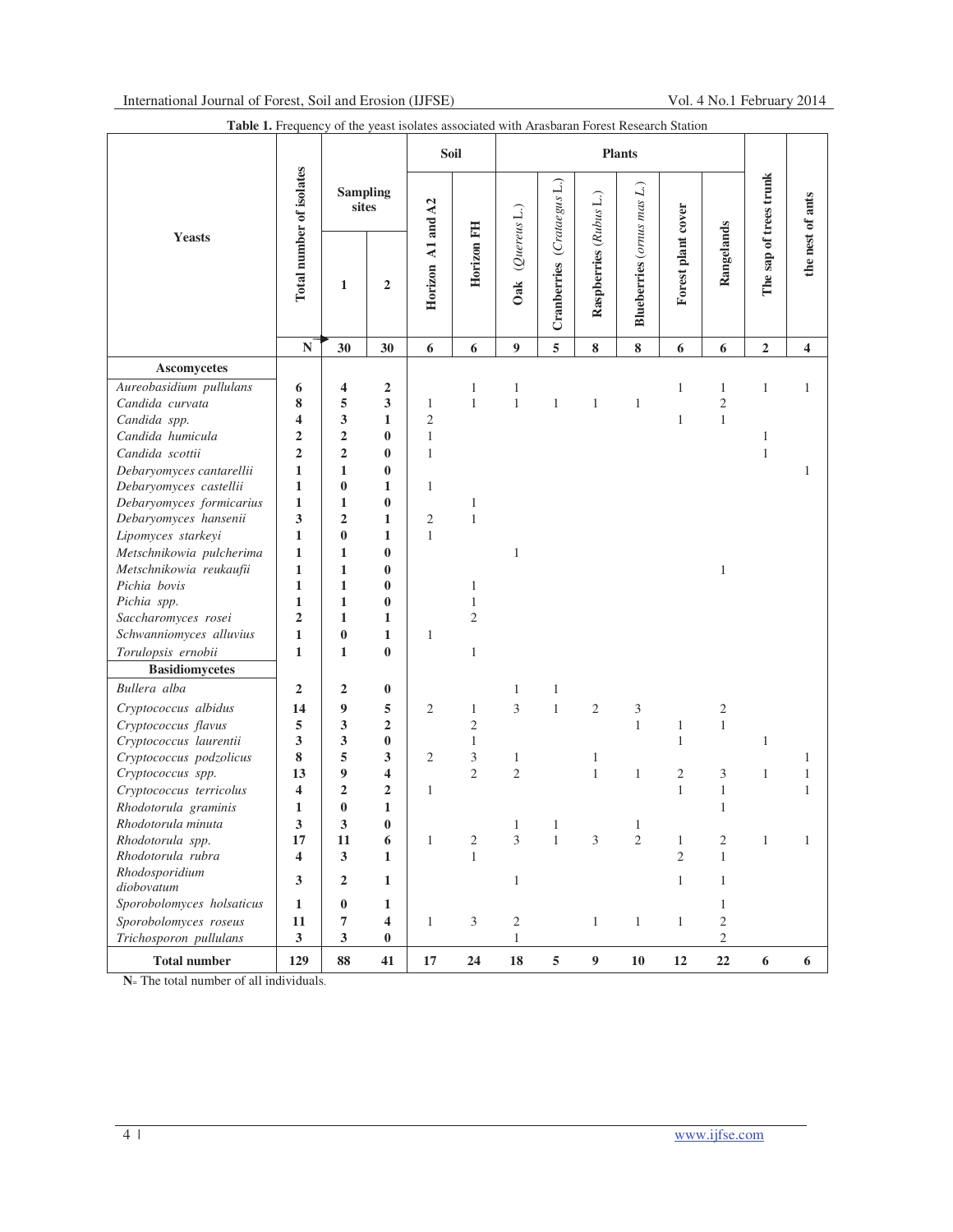| International Journal of Forest, Soil and Erosion (IJFSE) |  |  |  |  |  |  |
|-----------------------------------------------------------|--|--|--|--|--|--|
|-----------------------------------------------------------|--|--|--|--|--|--|

Vol. 4 No.1 February 2014

|                              | <b>Table 2.</b> The analysis of yeast biodiversity by means of the Shannon-Weaver index in Arasbaran Forest Research Station |      |                      |              |                         |                  |                      |                  |                         |                |                      |                  |
|------------------------------|------------------------------------------------------------------------------------------------------------------------------|------|----------------------|--------------|-------------------------|------------------|----------------------|------------------|-------------------------|----------------|----------------------|------------------|
| <b>Yeasts</b>                | $\mathbb{N}$                                                                                                                 | pi   | LN pi                | pi*Lnpi      | S1                      | pi               | LN pi                | pi*Lnpi          | S <sub>2</sub>          | pi             | LN pi                | pi*Lnpi          |
| <b>Ascomycetes</b>           |                                                                                                                              |      |                      |              |                         |                  |                      |                  |                         |                |                      |                  |
| Aureobasidium pullulans      | 6                                                                                                                            | 0.05 | $-3.07$              | $-0.14$      | $\overline{\mathbf{4}}$ | 0.05             | $-3.09$              | $-0.14$          | $\overline{2}$          | 0.05           | $-3.02$              | $-0.15$          |
| Candida curvata              | 8                                                                                                                            | 0.06 | $-2.78$              | $-0.17$      | 5                       | 0.06             | $-2.87$              | $-0.16$          | 3                       | 0.07           | $-2.61$              | $-0.19$          |
| Candida spp.                 | $\overline{\mathbf{4}}$                                                                                                      | 0.03 | $-3.47$              | $-0.11$      | 3                       | 0.03             | $-3.38$              | $-0.12$          | 1                       | 0.02           | $-3.71$              | $-0.09$          |
| Candida humicula             | $\overline{2}$                                                                                                               | 0.02 | $-4.17$              | $-0.06$      | $\boldsymbol{2}$        | 0.02             | $-3.78$              | $-0.09$          | $\bf{0}$                | $\Omega$       | $\theta$             | $\boldsymbol{0}$ |
| Candida scottii              | $\overline{2}$                                                                                                               | 0.02 | $-4.17$              | $-0.06$      | $\overline{2}$          | 0.02             | $-3.78$              | $-0.09$          | $\bf{0}$                | $\Omega$       | $\theta$             | $\theta$         |
| Debaryomyces cantarellii     | $\mathbf{1}$                                                                                                                 | 0.01 | $-4.85$              | $-0.04$      | $\mathbf{1}$            | 0.01             | $-4.48$              | $-0.05$          | $\mathbf{0}$            | $\theta$       | $\theta$             | $\overline{0}$   |
| Debaryomyces castellii       | $\mathbf{1}$                                                                                                                 | 0.01 | $-4.85$              | $-0.04$      | $\bf{0}$                | $\boldsymbol{0}$ | $\boldsymbol{0}$     | $\theta$         | 1                       | 0.02           | $-3.71$              | $-0.09$          |
| Debaryomyces<br>formicarius  | $\mathbf{1}$                                                                                                                 | 0.01 | $-4.85$              | $-0.04$      | $\mathbf{1}$            | 0.01             | $-4.48$              | $-0.05$          | $\bf{0}$                | $\theta$       | $\overline{0}$       | $\theta$         |
| Debaryomyces hansenii        | 3                                                                                                                            | 0.02 | $-3.76$              | $-0.09$      | $\overline{2}$          | 0.02             | $-3.78$              | $-0.09$          | 1                       | 0.02           | $-3.71$              | $-0.09$          |
| Lipomyces starkeyi           | 1                                                                                                                            | 0.01 | $-4.85$              | $-0.04$      | $\bf{0}$                | $\boldsymbol{0}$ | $\mathbf{0}$         | $\boldsymbol{0}$ | 1                       | 0.02           | $-3.71$              | $-0.09$          |
| Metschnikowia<br>pulcherima  | $\mathbf{1}$                                                                                                                 | 0.01 | $-4.85$              | $-0.04$      | $\mathbf{1}$            | 0.01             | $-4.48$              | $-0.05$          | $\bf{0}$                | $\theta$       | $\theta$             | $\overline{0}$   |
| Metschnikowia reukaufii      | 1                                                                                                                            | 0.01 | $-4.85$              | $-0.04$      | $\mathbf{1}$            | 0.01             | $-4.48$              | $-0.05$          | $\mathbf{0}$            | $\Omega$       | $\theta$             | $\mathbf{0}$     |
| Pichia bovis                 | 1                                                                                                                            | 0.01 | $-4.85$              | $-0.04$      | 1                       | 0.01             | $-4.48$              | $-0.05$          | $\mathbf{0}$            | $\theta$       | $\theta$             | $\overline{0}$   |
| Pichia spp.                  | $\mathbf{1}$                                                                                                                 | 0.01 | $-4.85$              | $-0.04$      | 1                       | 0.01             | $-4.48$              | $-0.05$          | $\bf{0}$                | $\theta$       | $\Omega$             | $\overline{0}$   |
| Saccharomyces rosei          | $\overline{2}$                                                                                                               | 0.02 | $-4.17$              | $-0.06$      | 1                       | 0.01             | $-4.48$              | $-0.05$          | 1                       | 0.02           | $-3.71$              | $-0.09$          |
| Schwanniomyces alluvius      | $\mathbf{1}$                                                                                                                 | 0.01 | $-4.85$              | $-0.04$      | $\bf{0}$                | $\overline{0}$   | $\overline{0}$       | $\overline{0}$   | 1                       | 0.02           | $-3.71$              | $-0.09$          |
| Torulopsis ernobii           | $\mathbf{1}$                                                                                                                 | 0.01 | $-4.85$              | $-0.04$      | $\mathbf{1}$            | 0.01             | $-4.48$              | $-0.05$          | $\bf{0}$                | $\Omega$       | $\theta$             | $\boldsymbol{0}$ |
| <b>Basidiomycetes</b>        |                                                                                                                              |      |                      |              |                         |                  |                      |                  |                         |                |                      |                  |
| Bullera alba                 | $\overline{2}$                                                                                                               | 0.02 | $-4.17$              | $-0.06$      | $\boldsymbol{2}$        | 0.02             | $-3.78$              | $-0.09$          | $\bf{0}$                | $\Omega$       | $\Omega$             | $\overline{0}$   |
| Cryptococcus albidus         | 14                                                                                                                           | 0.11 | $-2.22$              | $-0.24$      | 9                       | 0.1              | $-2.28$              | $-0.23$          | 5                       | 0.12           | $-2.1$               | $-0.26$          |
| Cryptococcus flavus          | 5                                                                                                                            | 0.04 | $-3.25$              | $-0.13$      | 3                       | 0.03             | $-3.38$              | $-0.12$          | $\overline{2}$          | 0.05           | $-3.02$              | $-0.15$          |
| Cryptococcus laurentii       | $\mathbf{3}$                                                                                                                 | 0.02 | $-3.76$              | $-0.09$      | 3                       | 0.03             | $-3.38$              | $-0.12$          | $\bf{0}$                | $\overline{0}$ | $\overline{0}$       | $\boldsymbol{0}$ |
| Cryptococcus podzolicus      | 8                                                                                                                            | 0.06 | $-2.78$              | $-0.17$      | 5                       | 0.06             | $-2.87$              | $-0.16$          | 3                       | 0.07           | $-2.61$              | $-0.19$          |
| Cryptococcus spp.            | 13                                                                                                                           | 0.1  | $-2.29$              | $-0.23$      | 9                       | 0.1              | $-2.28$              | $-0.23$          | $\overline{\mathbf{4}}$ | 0.1            | $-2.33$              | $-0.23$          |
| Cryptococcus terricolus      | $\overline{\mathbf{4}}$                                                                                                      | 0.03 | $-3.47$              | $-0.11$      | $\overline{2}$          | 0.02             | $-3.78$              | $-0.09$          | $\overline{2}$          | 0.05           | $-3.02$              | $-0.15$          |
| Rhodotorula graminis         | 1                                                                                                                            | 0.01 | $-4.85$              | $-0.04$      | $\bf{0}$                | $\overline{0}$   | $\overline{0}$       | $\theta$         | 1                       | 0.02           | $-3.71$              | $-0.09$          |
| Rhodotorula minuta           | 3                                                                                                                            | 0.02 | $-3.76$              | $-0.09$      | 3                       | 0.03             | $-3.38$              | $-0.12$          | $\mathbf{0}$            | $\overline{0}$ | $\theta$             | $\boldsymbol{0}$ |
| Rhodotorula spp.             | 17                                                                                                                           | 0.13 | $-2.03$              | $-0.27$      | 11                      | 0.13             | $-2.08$              | $-0.26$          | 6                       | 0.15           | $-1.92$              | $-0.28$          |
| Rhodotorula rubra            | $\overline{\mathbf{4}}$                                                                                                      | 0.03 | $-3.47$              | $-0.11$      | 3                       | 0.03             | $-3.38$              | $-0.12$          | 1                       | 0.02           | $-3.71$              | $-0.09$          |
| Rhodosporidium<br>diobovatum | 3                                                                                                                            | 0.02 | $-3.76$              | $-0.09$      | $\overline{2}$          | 0.02             | $-3.78$              | $-0.09$          | 1                       | 0.02           | $-3.71$              | $-0.09$          |
| Sporobolomyces<br>holsaticus | $\mathbf{1}$                                                                                                                 | 0.01 | $-4.85$              | $-0.04$      | $\pmb{0}$               | $\overline{0}$   | $\overline{0}$       | $\overline{0}$   | 1                       | 0.02           | $-3.71$              | $-0.09$          |
| Sporobolomyces roseus        | 11                                                                                                                           | 0.09 | $-2.46$              | $-0.21$      | $\overline{\mathbf{7}}$ | 0.08             | $-2.53$              | $-0.2$           | 4                       | 0.1            | $-2.33$              | $-0.23$          |
| Trichosporon pullulans       | $\mathbf{3}$                                                                                                                 | 0.02 | $-3.76$              | $-0.09$      | $\mathbf{3}$            | 0.03             | $-3.38$              | $-0.12$          | $\bf{0}$                | $\mathbf{0}$   | $\boldsymbol{0}$     | $\boldsymbol{0}$ |
|                              |                                                                                                                              |      |                      | $-3.04$      |                         |                  |                      | $-3.01$          |                         |                |                      | $-2.72$          |
|                              | 129                                                                                                                          |      | $H' =$<br>$e^{H'} =$ | 3.04<br>20.9 | 88                      |                  | $H' =$<br>$e^{H'} =$ | 3.01<br>20.3     | 41                      |                | $H' =$<br>$e^{H'} =$ | 2.72<br>15.2     |

N: The abundance of total sites , S1: The abundance of area 1, S2: The abundance of area 2, The natural logarithm of  $e = 2.718$ . LN: The short term for natural log. , Pi: The relative abundance of each species , LN pi: Logarithm for the relative abundance

### **References**

Anonymous (1994). Arasbaran at a glance. Internal press for East-Azerbaijan Natural resources and animal research center, no. 6. Center library. Babyeva I P, Lisichkina G A, Maksimova I A, Reshetova I S, Chernov I Yu (2000). New yeast species, Candida anutae sp. nov. ,from the fruiting bodies of agarics. Microbiology Journal ,Vol. 69, No.2 , pp.279.(Full text in Russian language).

Babyeva I P, Lisichkina G A, Reshetova I S, Danilevich V N (2002). Mrakia curviuscula sp. nov. : A new psychrophilic yeast from forest substrates. Microbiology Journal , Vol. 71, No. 4 , pp.532.(Full text in Russian language).

Babyeva I P, Chernov I Yu (1995). Geographical aspects of yeast ecology. Physiol. Gen. Bio. Rev. , Vol. 9 , pp. 1- 54.

Barnett J A, Payne R W, Yarrow D (1990). Yeasts: Characteristics and identification , 2nd ed. Cambridge University Press,1002 pages.

Baybordi M (1994). Soil forming and classification; Book, 7 th. Edition, Tehran University. No. 1360.